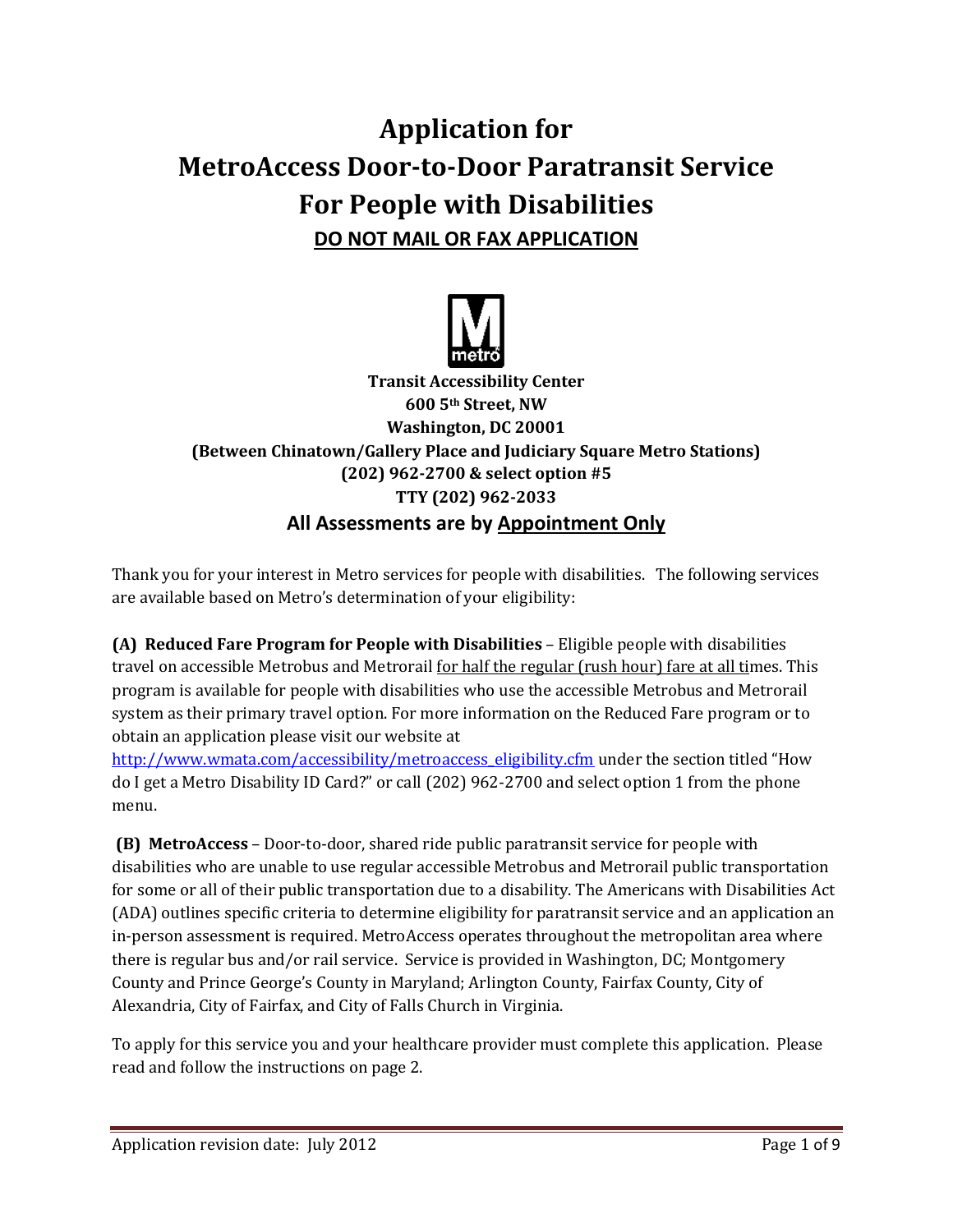- **Step 1:** Read the entire application and complete Part A.
- **Step 2:** Read **Accessible Transportation Options for People with Disabilities and Senior Citizens in the Washington, DC Metropolitan Area,** included with this application packet or also available at http://www.wmata.com/accessibility/doc/Accessible\_Transportation\_Options.pdf
- **Step 3:** Take the entire application to a **healthcare provider holding active licensure or credentials in the area of your disability** to complete Part B. One of the following health care providers must certify the application: Physician, Physician's Assistant, Certified Nurse Practitioner, Optometrist (visual disabilities only), Podiatrist (disabilities of the foot and ankle only) or, Licensed Clinical Psychologist (Psychiatric disabilities only). It is your responsibility to ensure the original signed and completed application is received by the Metro Transit Accessibility Center on the day of your appointment.
- **Step 4:** Upon completion of the application, call 202-962-2700 and select option 5, ( TTY 202-962-2033) to conduct a pre-assessment interview. At that time, a determination will be made as to the type of appointment and/or assessment that will be required, and an appointment will be made for you. **Please have your completed application at hand** when you call. Also ensure you contact the office within 60 days of the date of the healthcare provider's signature. Applications more than 60 days old will not be accepted. **You will be instructed to** *bring your completed original* **application with you to the appointment.** *Do not mail or fax the application. NOTE: We require 24 hours notice if you need to cancel your appointment, except in case of a verified emergency. If you miss or cancel 2 appointments you will be required to complete a new application and be required to wait 120 days to reapply.* **Copies, faxes, and scans** *will not* **be accepted. Applications with missing information will not**

**be accepted and will be returned to the applicant without processing. Applications that are mailed will be returned to the applicant with instructions to contact the Transit Accessibility Center.**

**Step 5:** Metro will determine your eligibility based on how your disability impacts your functional abilities to use the accessible Metrobus and Metrorail public transportation system. Financial need is not a criterion for MetroAccess eligibility. All assessments take place at the Metro Transit Accessibility Center. If you use a mobility aid, please bring it with you to the assessment. If transportation is needed, advise the Metro Transit Accessibility Center representative at the time of your telephone interview.

If you have questions or need additional information, please contact the Metro Transit Accessibility Center at 202-962-2700 and select option 5, TTY 202-962-2033 or e-mail eligibility@wmata.com. **Please do not bring children to the appointment unless the child is the applicant**. Please note that the minimum age to apply for the service is 5 years old. The office is open Monday, Wednesday - Friday from 8:00 AM - 4:00 PM, and Tuesday, 8:00 AM to 2:30 PM. Hours are subject to change without notice so Please call in advance. Phone lines open at 8:30 on all days.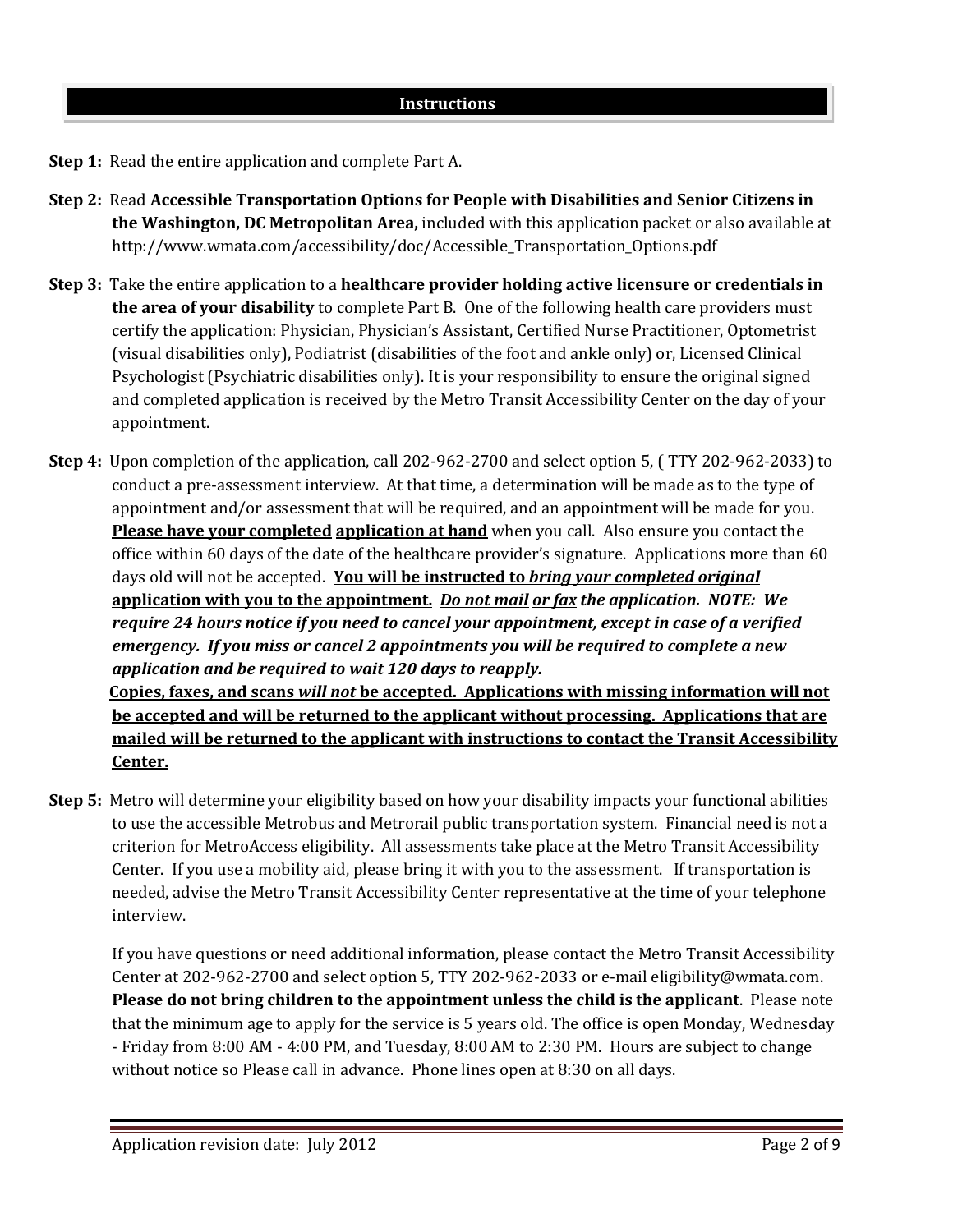- **I am a current MetroAccess customer. MetroAccess ID Card # \_\_\_\_\_\_\_\_\_\_\_\_\_\_\_\_\_\_\_\_\_\_\_\_**
- **I am a current Reduced Fare customer. Reduced Fare ID Card # \_\_\_\_\_\_\_\_\_\_\_\_\_\_\_\_\_\_\_\_**
- **I have access to the internet and/or have an email account.**

# **Part A: APPLICANT INFORMATION AND RELEASE (Copies, faxes or scans will not be accepted)**

| <b>Street Address:</b>                                                                                    |                                                               | <b>Apartment #:</b>                                                                                                                                                                                                                                                                                                                   |  |  |
|-----------------------------------------------------------------------------------------------------------|---------------------------------------------------------------|---------------------------------------------------------------------------------------------------------------------------------------------------------------------------------------------------------------------------------------------------------------------------------------------------------------------------------------|--|--|
| City, State, Zip:                                                                                         |                                                               | <b>County or City:</b>                                                                                                                                                                                                                                                                                                                |  |  |
|                                                                                                           |                                                               | Gender: DMale OFemale Date of Birth: \[mathtareformal] E-mail: \] E-mail: \] ______________________                                                                                                                                                                                                                                   |  |  |
| <b>Primary phone number:</b> (                                                                            |                                                               | $\sum_{n=1}^{\infty}$ $\sum_{n=1}^{\infty}$ $\sum_{n=1}^{\infty}$ $\sum_{n=1}^{\infty}$ $\sum_{n=1}^{\infty}$ $\sum_{n=1}^{\infty}$ $\sum_{n=1}^{\infty}$ $\sum_{n=1}^{\infty}$ $\sum_{n=1}^{\infty}$ $\sum_{n=1}^{\infty}$ $\sum_{n=1}^{\infty}$ $\sum_{n=1}^{\infty}$ $\sum_{n=1}^{\infty}$ $\sum_{n=1}^{\infty}$ $\sum_{n=1}^{\in$ |  |  |
|                                                                                                           |                                                               |                                                                                                                                                                                                                                                                                                                                       |  |  |
| In case of an emergency, who should be notified?                                                          |                                                               |                                                                                                                                                                                                                                                                                                                                       |  |  |
| Name:                                                                                                     |                                                               |                                                                                                                                                                                                                                                                                                                                       |  |  |
| <b>Relationship:</b>                                                                                      |                                                               |                                                                                                                                                                                                                                                                                                                                       |  |  |
| <b>Mobility Devices:</b> Do you require the use of a mobility device when traveling? $\Box$ No $\Box$ Yes |                                                               |                                                                                                                                                                                                                                                                                                                                       |  |  |
| Check all that apply:                                                                                     |                                                               | $\Box$ Manual Wheelchair $\Box$ Support Cane $\Box$ Portable Oxygen                                                                                                                                                                                                                                                                   |  |  |
| $\Box$ Power Wheelchair or Scooter up to 48" x 30" and no more than 800 pounds when occupied              |                                                               |                                                                                                                                                                                                                                                                                                                                       |  |  |
|                                                                                                           |                                                               | □Crutches □Walker □White Cane(for visually impaired) □Other: ___________________                                                                                                                                                                                                                                                      |  |  |
|                                                                                                           | animal and what service(s) the animal was trained to perform: | <b>Do you use a service animal?</b> $\Box$ No $\Box$ Yes $\Box$ Sometimes If yes, please describe the type of                                                                                                                                                                                                                         |  |  |
|                                                                                                           |                                                               |                                                                                                                                                                                                                                                                                                                                       |  |  |

**I certify that all information contained in part A of this application were completed by me or my appointed representative and are true.**

| <b>Original Signature of Applicant:</b> | Date:                                       |
|-----------------------------------------|---------------------------------------------|
|                                         | (Under 18, Signature of Parent or Guardian) |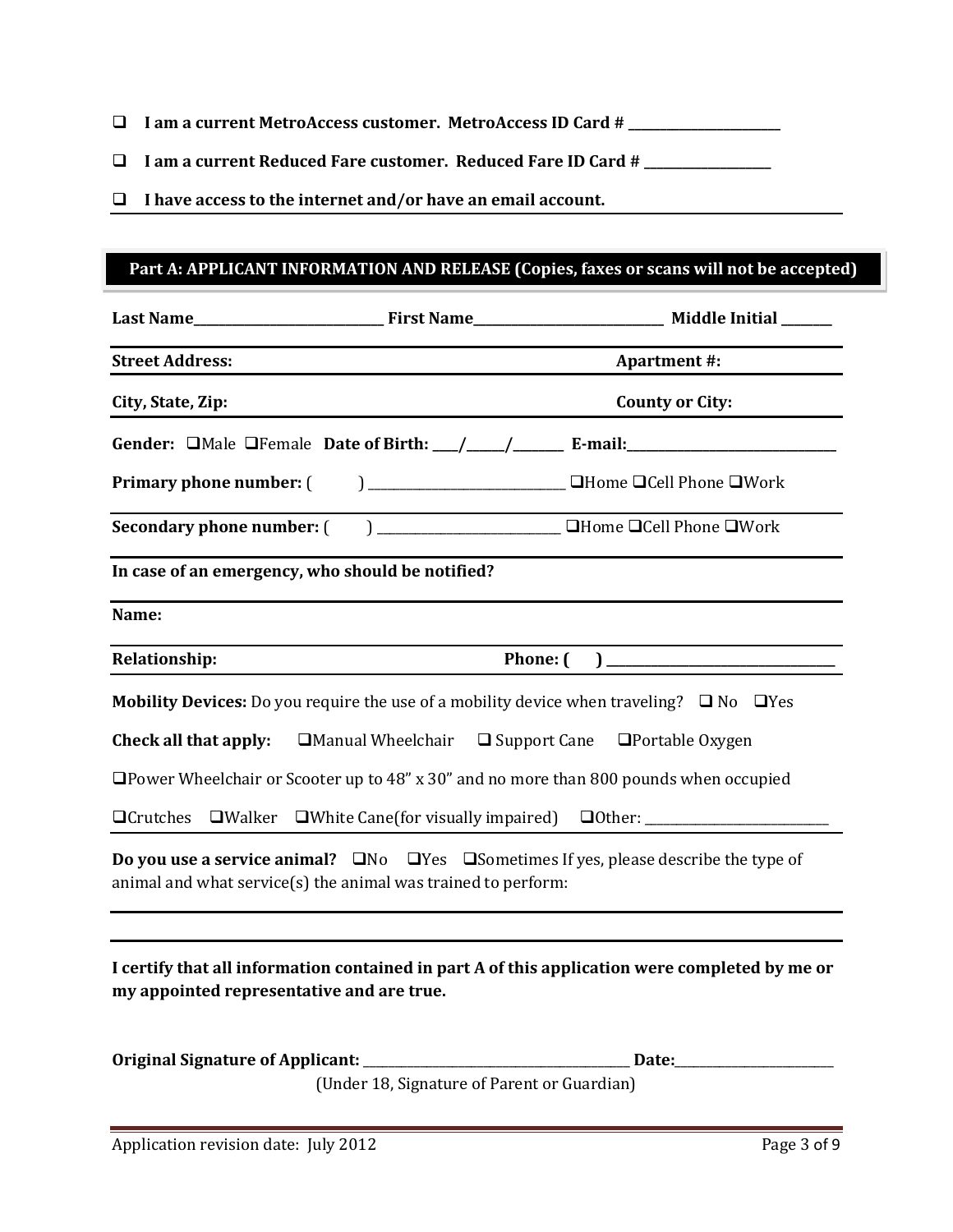# **AUTHORIZATION TO HELP ME APPLY FOR METROACCESS SERVICES**

Please complete the authorization below if you are providing legal authority to another party to complete this application and act as your agent in the processing of this application.

# *\*\* This form is only to be used when an applicant is not able to otherwise give consent for assistance and information sharing.*

Applicant's Name

Applicant's Address\_\_\_\_\_\_\_\_\_\_\_\_\_\_\_\_\_\_\_\_\_\_\_\_\_\_\_\_\_\_\_\_\_\_\_\_\_\_\_\_\_\_\_\_\_\_\_\_\_\_\_\_\_\_

I would like to apply for MetroAccess door to door paratransit service.

\_\_\_\_\_\_\_\_\_\_\_\_\_\_\_\_\_\_\_\_\_\_\_\_\_\_\_\_\_\_\_\_\_\_\_\_\_\_\_\_\_\_\_\_\_\_\_\_\_\_\_\_\_

I am appointing \_\_\_\_\_\_\_\_\_\_\_\_\_\_\_\_\_\_\_\_\_\_\_\_\_\_\_\_\_to help me apply for MetroAccess service. For this purpose only, he or she has the authority to act on my behalf, including scheduling appointments, completing paperwork, and providing information about me to WMATA (Metro), so long as it relates to my application for MetroAccess service. Metro may release any information it has about me upon request, to this person, including health care information, so long as it relates to my application for services. For this purpose only, my agent may request, receive, and review any information, oral or written, regarding my physical or mental health, including but not limited to, medical and hospital records and other protected health information, and consent to disclosure of this information.

For all purposes related to this document, my agent is my personal representative under the Health Insurance Portability and Accountability Act (HIPAA) and is entitled to request, receive, and review protected health information: any information, oral or written, regarding my physical or mental health, including but not limited to medical and hospital records, and other protected health information. My agent may also consent to disclosure of this information.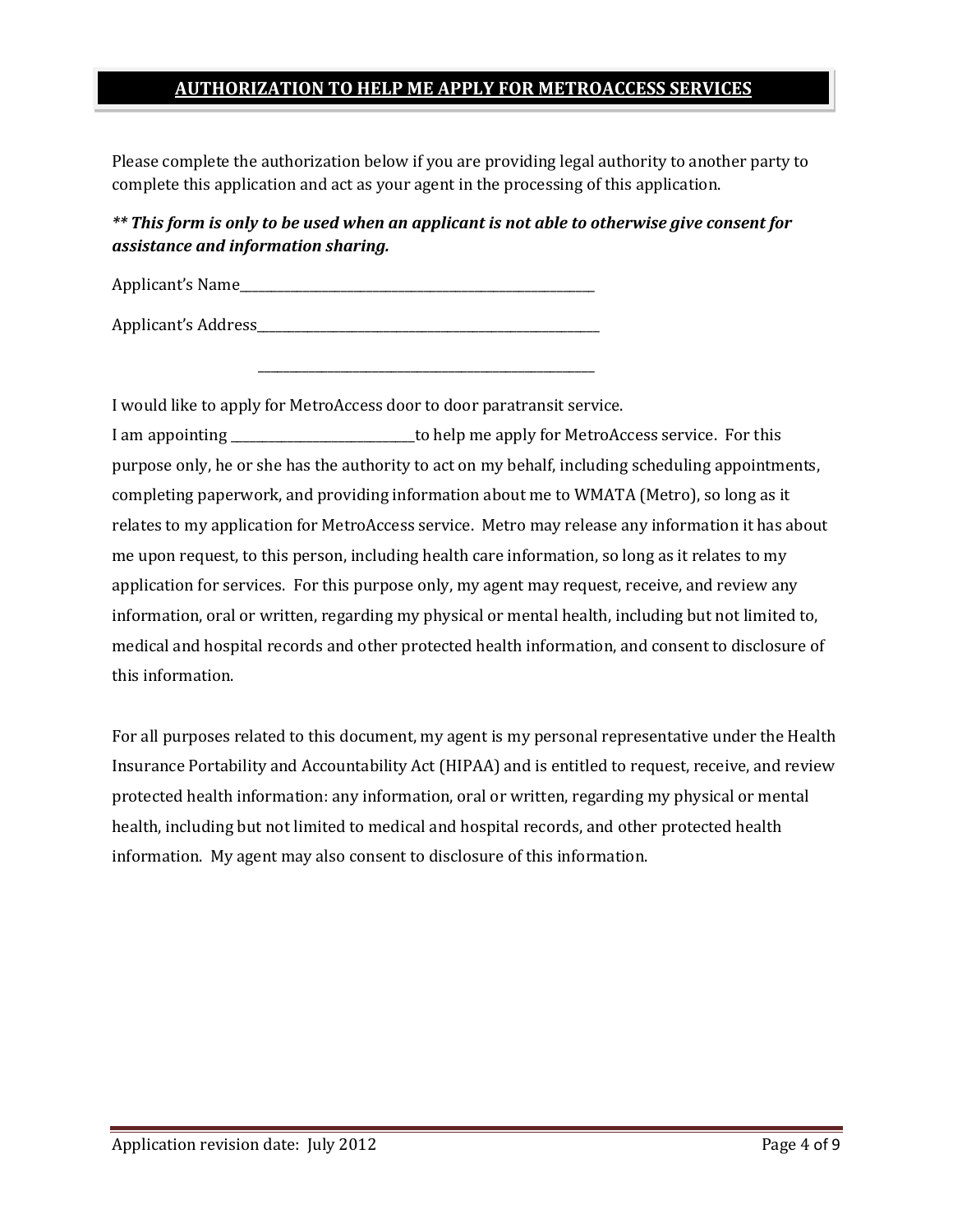This agreement expires: (Select one from options below.)

\_\_\_\_\_ At the end of my appointment on \_\_\_\_\_\_\_\_\_\_\_\_\_\_\_\_\_\_; or

\_\_\_\_\_ At the end of my MetroAccess certification process; or

\_\_\_\_\_ At the end of my MetroAccess certification and any applicable appeal process.

In any event, this agreement would expire no later than one year from when it is signed. I can cancel this agreement at any time by telling the person and calling Metro to inform them that this authorization is no longer valid.

| Signature           |                                                                                                      | Date |  |
|---------------------|------------------------------------------------------------------------------------------------------|------|--|
| <b>Printed Name</b> |                                                                                                      |      |  |
|                     |                                                                                                      |      |  |
| (Agent's Name)      | (Applicant's Name)                                                                                   | with |  |
|                     | his/her application for MetroAccess services. Either I, or another person from my organization, will |      |  |
|                     | come with the applicant to their eligibility appointment and assist him/her.                         |      |  |
|                     |                                                                                                      |      |  |
| Signature           |                                                                                                      | Date |  |
| <b>Printed Name</b> |                                                                                                      |      |  |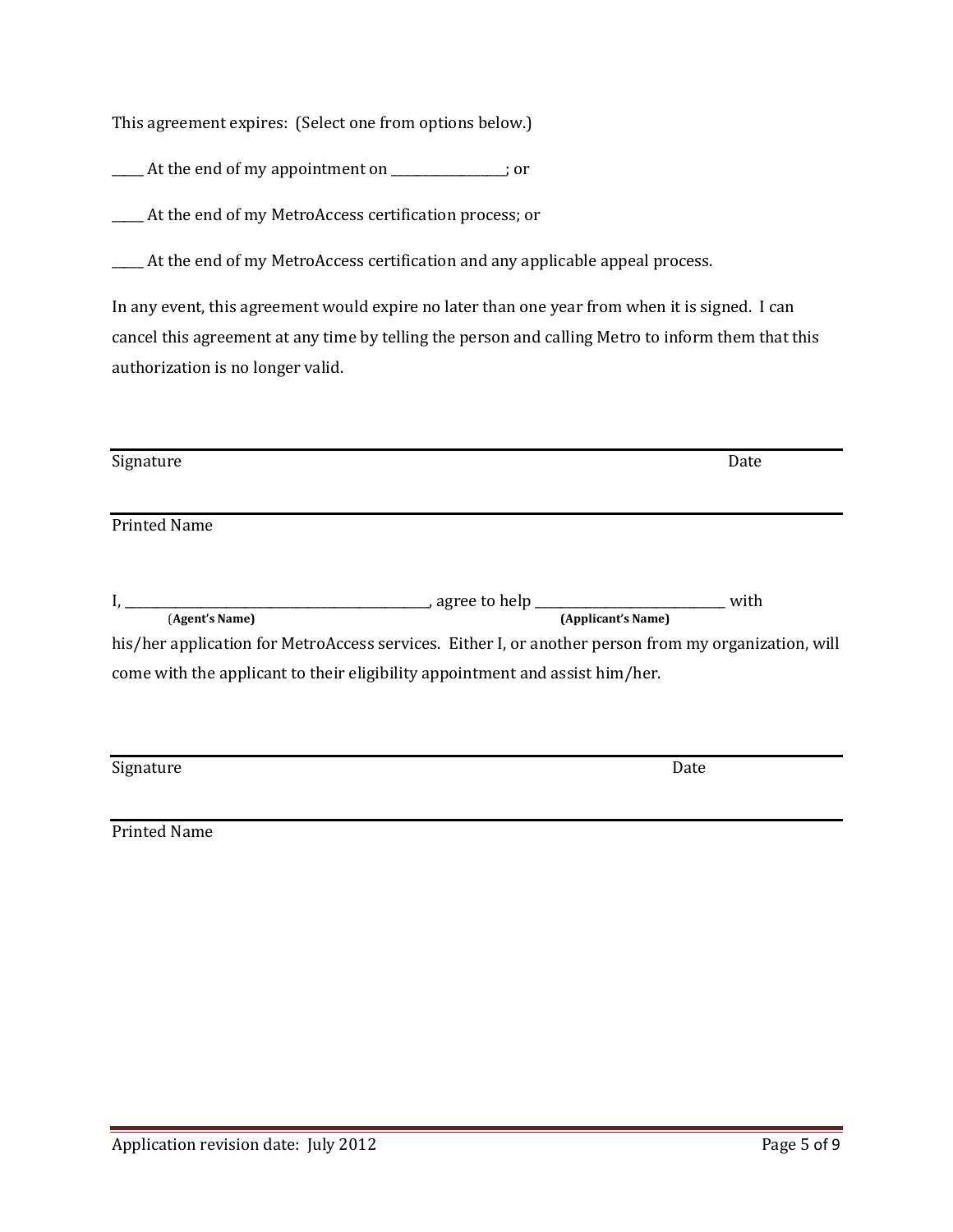#### **Part B: HEALTH CARE PROVIDER CERTIFICATION**

A healthcare provider holding active licensure or credentials in the area of the applicant's disability or the applicant's primary care provider as outlined on page 2 must complete Part B.

Your patient has requested eligibility for MetroAccess services. MetroAccess is a door to door, shared ride paratransit service for people whose disability(ies) prevent them from riding the fixed route accessible system, all or part of the time. As the applicant's healthcare provider you are uniquely qualified to clarify his or her functional abilities and limitations to ride the Metro's accessible bus and rail system. In order to determine this applicant's functional abilities we require that **you the healthcare provider not the applicant** complete and certify **all** of the following sections. Please detail how the applicant's disability(ies) impact their ability to board, navigate and travel independently on the accessible fixed route system. Please be as specific as possible.

### **Applicant's HIPAA Authorization:**

I \_\_\_\_\_\_\_\_\_\_\_\_\_\_\_\_\_\_\_\_\_\_\_\_\_\_\_\_\_\_\_\_\_authorize the healthcare provider completing this application to release to the Washington Metropolitan Area Transit Authority (Metro) any protected health information about my disability in order to verify my eligibility for Metro Services for People with Disabilities. I also authorize the release of further information should it be needed for this application for a period of 60 days from the date of my signature on part A of this application.

| (Applicant's name) is being referred for a brief                                                |
|-------------------------------------------------------------------------------------------------|
| functional assessment to determine eligibility for Metro services for people with disabilities. |

**1. Name of Health Care Provider**: (Please print)\_\_\_\_\_\_\_\_\_\_\_\_\_\_\_\_\_\_\_\_\_\_\_\_\_\_\_\_\_\_\_\_\_\_\_\_\_\_\_\_\_\_\_\_\_\_\_\_\_\_\_\_

**2. Phone**: **( )** \_\_\_\_\_\_\_\_\_\_\_\_\_\_\_\_\_\_\_\_\_\_\_

**3. License Number/State Issued**: \_\_\_\_\_\_\_\_\_\_\_\_\_\_\_\_\_\_\_\_\_\_\_\_\_\_\_

**4. Street Address & Suite #:** \_\_\_\_\_\_\_\_\_\_\_\_\_\_\_\_\_\_\_\_\_\_\_\_\_\_\_\_\_\_\_\_\_\_\_\_\_\_\_\_\_\_\_\_\_\_\_\_\_\_\_\_\_\_\_\_\_\_\_\_\_\_\_\_\_\_\_\_\_\_\_\_\_\_\_\_\_\_\_\_

- **5. City, State, Zip**: \_\_\_\_\_\_\_\_\_\_\_\_\_\_\_\_\_\_\_\_\_\_\_\_\_\_\_\_\_\_\_\_\_\_\_\_\_\_\_\_\_\_\_\_\_\_\_\_\_\_\_\_\_\_\_\_\_\_\_\_\_\_\_\_\_\_\_\_\_\_\_\_\_\_\_\_\_\_\_\_\_\_\_\_\_\_\_\_\_\_\_\_
- **6. Specialization**:

\_\_\_\_\_\_\_\_\_\_\_\_\_\_\_\_\_\_\_\_\_\_\_\_\_\_\_\_\_\_\_\_\_\_\_\_\_\_\_\_\_\_\_\_\_\_\_\_\_\_\_\_\_\_\_\_\_\_\_\_\_\_\_\_\_\_\_\_\_\_\_\_\_\_\_\_\_\_\_\_\_\_\_\_\_\_\_\_\_\_\_\_\_\_\_\_\_\_\_\_\_\_\_\_\_\_\_\_\_\_\_\_\_\_

**7. Written Diagnosis (es) and ICD-9CM and/or DSM Code(s):** \_\_\_\_\_\_\_\_\_\_\_\_\_\_\_\_\_\_\_\_\_\_\_\_\_\_\_\_\_\_\_\_\_\_\_\_\_\_

**8. HYPERTENSION:** Eligibility for service is determined by a functional assessment, which is conducted by a certified/licensed therapist with the Transit Accessibility Center. Applicants may be required to walk/travel up to 1/2 mile. In order to ensure the safety of the applicant, a blood pressure (B/P) reading is taken prior to starting the assessment. If the applicant's resting B/P is

Application revision date: July 2012 **Page 6 of 9** Page 6 of 9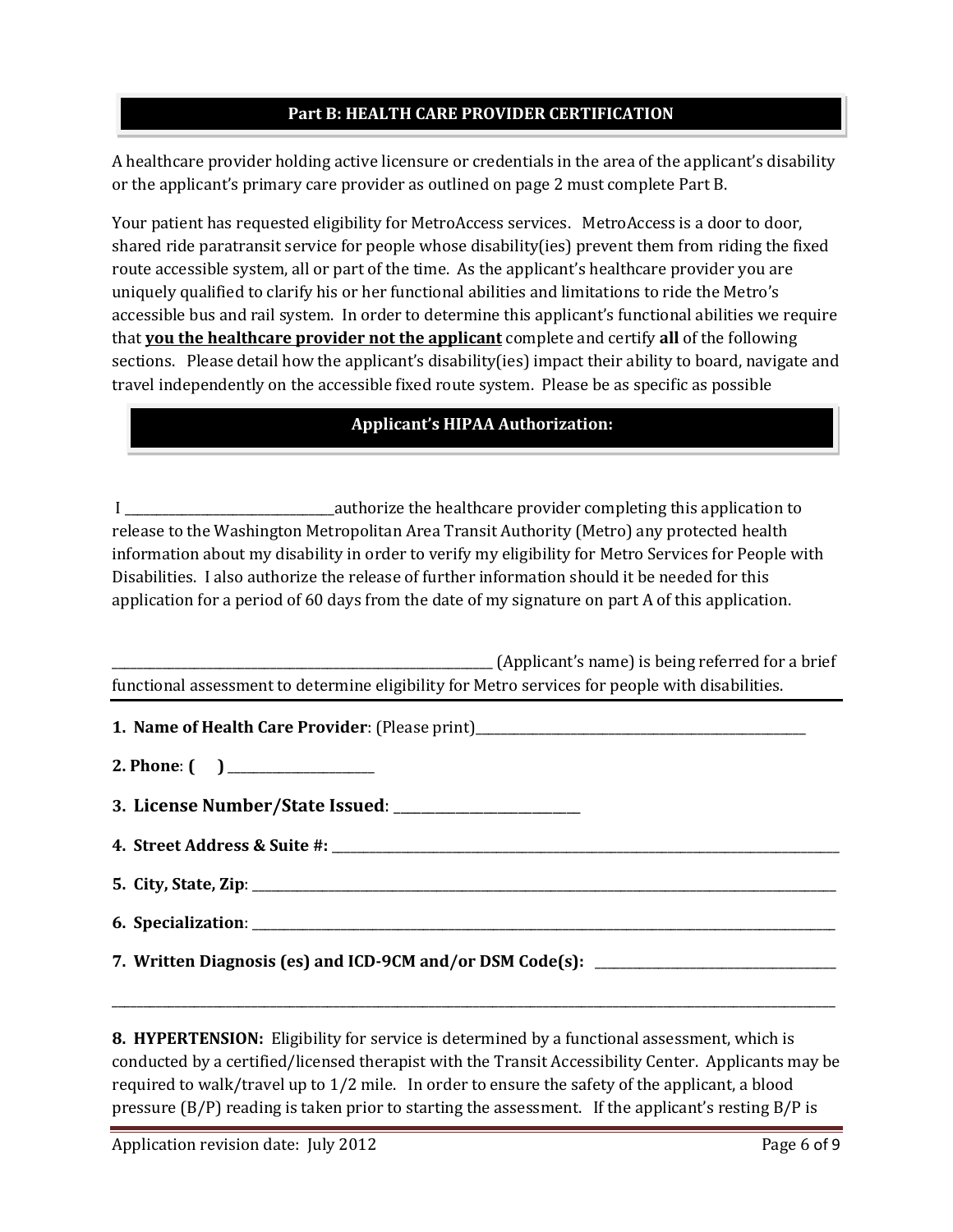**160/100 or higher**, the assessment will be suspended pending certification by the health care provider that the applicant can complete the assessment. If you are currently treating the applicant for hypertension and certify that he/she is cleared to complete the functional assessment, we may proceed without referring the applicant back to you for evaluation and certification.

## **9. Are you currently treating this applicant for Hypertension?**  $\Box$  No  $\Box$  Yes

**10. Applicant can complete the assessment as described above if B/P** *does not go above* **a reading of: \_\_\_\_\_\_\_\_\_\_\_\_\_\_\_\_\_\_\_\_\_\_**

**11. If applicant has a seizure disorder or epilepsy have they had a tonic-clonic seizure within the past 4 months?**

 $\Box$ No  $\Box$ Yes  $\Box$ N/A

## **12. Does the applicant require a Personal Care Attendant (PCA) when traveling on public transportation?**

 $\Box$ No  $\Box$ Yes

#### **13. Does the applicant require any of the following mobility aids listed in question 14?**

 $\Box$ No  $\Box$ Yes

**14. Check all that apply:**  $\Box$  Manual Wheelchair  $\Box$  Support Cane  $\Box$  Portable Oxygen

**OPower Wheelchair or Scooter OCrutches OWalker OWhite Cane (visually impaired)**  $\Box$  Other:

#### **15. What is the expected duration of the disability? (Please initial appropriate box)**

**\_\_\_\_\_Short-Term**: Conditions that last at least 90 days, but are likely to improve within one year.

**\_\_\_\_Long-Term**: Conditions with absolutely little expectation of improvement

## **16. Does this applicant's disability(ies) prevent him/her from independently using the accessible Metrobus and Metrorail system?**

 $\Box$ No  $\Box$ Yes

**If yes,** HOW does the disability or health condition impact the applicant's ability to travel independently from one location to another on the accessible Metrobus and Metrorail system?

**\_\_\_\_\_\_\_\_\_\_\_\_\_\_\_\_\_\_\_\_\_\_\_\_\_\_\_\_\_\_\_\_\_\_\_\_\_\_\_\_\_\_\_\_\_\_\_\_\_\_\_\_\_\_\_\_\_\_\_\_\_\_\_\_\_\_\_\_\_\_\_\_\_\_\_\_\_\_\_\_\_\_\_\_\_\_\_\_\_\_\_\_\_\_\_\_\_\_\_\_\_\_\_\_\_\_\_\_\_\_\_\_\_\_ \_\_\_\_\_\_\_\_\_\_\_\_\_\_\_\_\_\_\_\_\_\_\_\_\_\_\_\_\_\_\_\_\_\_\_\_\_\_\_\_\_\_\_\_\_\_\_\_\_\_\_\_\_\_\_\_\_\_\_\_\_\_\_\_\_\_\_\_\_\_\_\_\_\_\_\_\_\_\_\_\_\_\_\_\_\_\_\_\_\_\_\_\_\_\_\_\_\_\_\_\_\_\_\_\_\_\_\_\_\_\_\_\_\_ \_\_\_\_\_\_\_\_\_\_\_\_\_\_\_\_\_\_\_\_\_\_\_\_\_\_\_\_\_\_\_\_\_\_\_\_\_\_\_\_\_\_\_\_\_\_\_\_\_\_\_\_\_\_\_\_\_\_\_\_\_\_\_\_\_\_\_\_\_\_\_\_\_\_\_\_\_\_\_\_\_\_\_\_\_\_\_\_\_\_\_\_\_\_\_\_\_\_\_\_\_\_\_\_\_\_\_\_\_\_\_\_\_\_ \_\_\_\_\_\_\_\_\_\_\_\_\_\_\_\_\_\_\_\_\_\_\_\_\_\_\_\_\_\_\_\_\_\_\_\_\_\_\_\_\_\_\_\_\_\_\_\_\_\_\_\_\_\_\_\_\_\_\_\_\_\_\_\_\_\_\_\_\_\_\_\_\_\_\_\_\_\_\_\_\_\_\_\_\_\_\_\_\_\_\_\_\_\_\_\_\_\_\_\_\_\_\_\_\_\_\_\_\_\_\_\_\_\_ \_\_\_\_\_\_\_\_\_\_\_\_\_\_\_\_\_\_\_\_\_\_\_\_\_\_\_\_\_\_\_\_\_\_\_\_\_\_\_\_\_\_\_\_\_\_\_\_\_\_\_\_\_\_\_\_\_\_\_\_\_\_\_\_\_\_\_\_\_\_\_\_\_\_\_\_\_\_\_\_\_\_\_\_\_\_\_\_\_\_\_\_\_\_\_\_\_\_\_\_\_\_\_\_\_\_\_\_\_\_\_\_\_\_**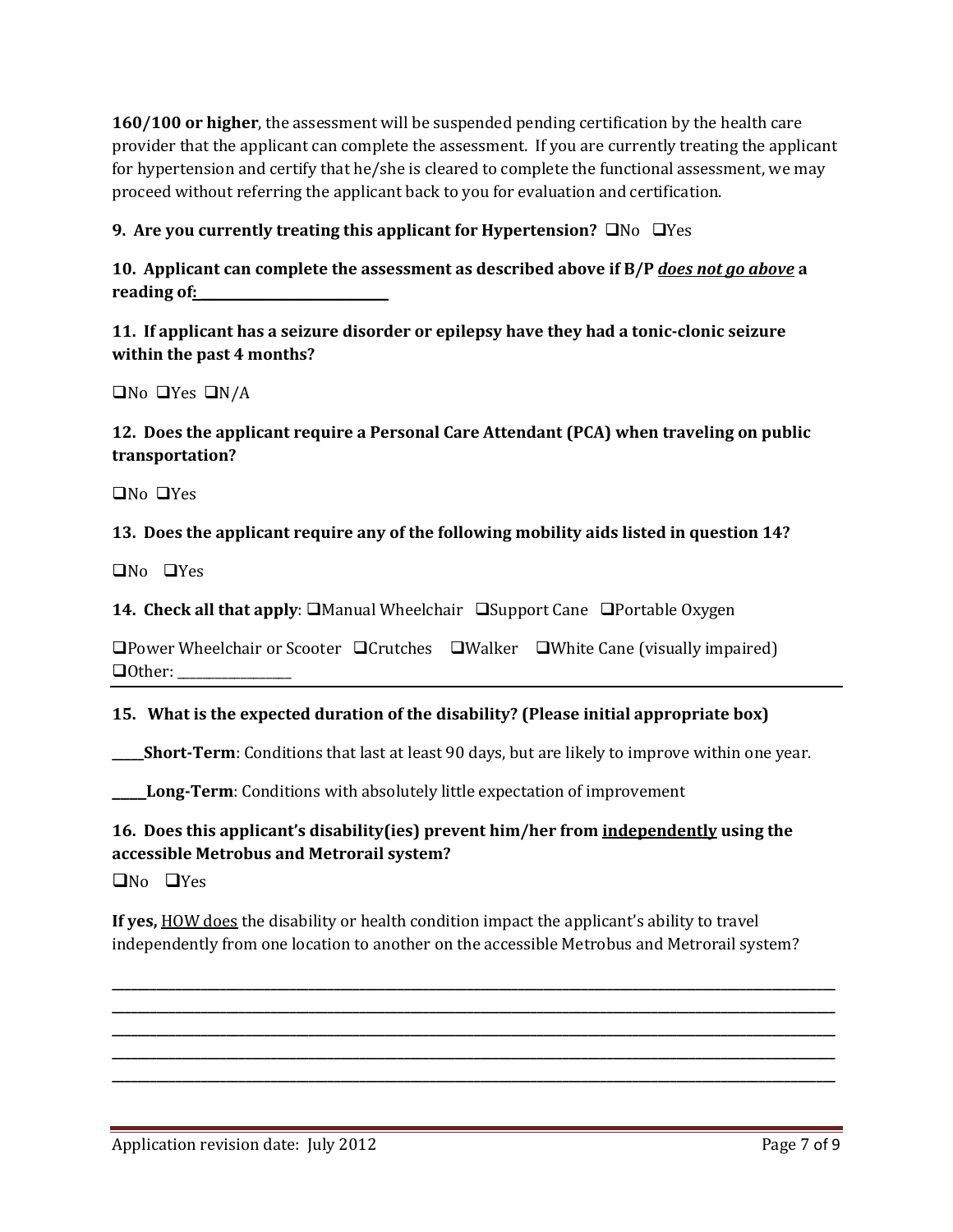# **17. If this applicant is currently on medication(s), will the side effects of this significantly reduce or hinder his/her ability to independently ride the accessible Metrobus and Metrorail system?**

**\_\_\_\_\_\_\_\_\_\_\_\_\_\_\_\_\_\_\_\_\_\_\_\_\_\_\_\_\_\_\_\_\_\_\_\_\_\_\_\_\_\_\_\_\_\_\_\_\_\_\_\_\_\_\_\_\_\_\_\_\_\_\_\_\_\_\_\_\_\_\_\_\_\_\_\_\_\_\_\_\_\_\_\_\_\_\_\_\_\_\_\_\_\_\_\_\_\_\_\_\_\_\_\_\_\_\_\_\_\_\_\_\_\_ \_\_\_\_\_\_\_\_\_\_\_\_\_\_\_\_\_\_\_\_\_\_\_\_\_\_\_\_\_\_\_\_\_\_\_\_\_\_\_\_\_\_\_\_\_\_\_\_\_\_\_\_\_\_\_\_\_\_\_\_\_\_\_\_\_\_\_\_\_\_\_\_\_\_\_\_\_\_\_\_\_\_\_\_\_\_\_\_\_\_\_\_\_\_\_\_\_\_\_\_\_\_\_\_\_\_\_\_\_\_\_\_\_\_ \_\_\_\_\_\_\_\_\_\_\_\_\_\_\_\_\_\_\_\_\_\_\_\_\_\_\_\_\_\_\_\_\_\_\_\_\_\_\_\_\_\_\_\_\_\_\_\_\_\_\_\_\_\_\_\_\_\_\_\_\_\_\_\_\_\_\_\_\_\_\_\_\_\_\_\_\_\_\_\_\_\_\_\_\_\_\_\_\_\_\_\_\_\_\_\_\_\_\_\_\_\_\_\_\_\_\_\_\_\_\_\_\_\_** \_\_\_\_\_\_\_\_\_\_\_\_\_\_\_\_\_\_\_\_\_\_\_\_\_\_\_\_\_\_\_\_\_\_\_\_\_\_\_\_\_\_\_\_\_\_\_\_\_\_\_\_\_\_\_\_\_\_\_\_\_\_\_\_\_\_\_\_\_\_\_\_\_\_\_\_\_\_\_\_\_\_\_\_\_\_\_\_\_\_\_\_\_\_\_\_\_\_\_\_\_\_\_\_\_\_\_\_\_\_\_\_\_\_

## $\Box$ No  $\Box$ Yes  $\Box$ N/A

If you selected *yes* for this question, please explain how the side effects would hinder this applicant's ability to use the accessible fixed route bus and rail system:

#### **ENVIRONMENTAL ISSUES THAT AFFECT THE APPLICANT**

Based on the applicant's disability(ies), please tell us if following environmental factors affect his/her ability to ride Metro's accessible bus and rail system.

## **18. Would extremes in temperature affect this applicant's ability to ride the accessible Metrobus or Metrorail?**

 $\Box$  No  $\Box$  Yes

If yes, please explain the effect and the extent of the limitation(s)

# **19. Would ice and/or snow affect this applicant's ability to ride accessible Metrobus or Metrorail system?**

**\_\_\_\_\_\_\_\_\_\_\_\_\_\_\_\_\_\_\_\_\_\_\_\_\_\_\_\_\_\_\_\_\_\_\_\_\_\_\_\_\_\_\_\_\_\_\_\_\_\_\_\_\_\_\_\_\_\_\_\_\_\_\_\_\_\_\_\_\_\_\_\_\_\_\_\_\_\_\_\_\_\_\_\_\_\_\_\_\_\_\_\_\_\_\_\_\_\_\_\_\_\_\_\_\_\_\_\_\_\_\_\_\_\_ \_\_\_\_\_\_\_\_\_\_\_\_\_\_\_\_\_\_\_\_\_\_\_\_\_\_\_\_\_\_\_\_\_\_\_\_\_\_\_\_\_\_\_\_\_\_\_\_\_\_\_\_\_\_\_\_\_\_\_\_\_\_\_\_\_\_\_\_\_\_\_\_\_\_\_\_\_\_\_\_\_\_\_\_\_\_\_\_\_\_\_\_\_\_\_\_\_\_\_\_\_\_\_\_\_\_\_\_\_\_\_\_\_\_ \_\_\_\_\_\_\_\_\_\_\_\_\_\_\_\_\_\_\_\_\_\_\_\_\_\_\_\_\_\_\_\_\_\_\_\_\_\_\_\_\_\_\_\_\_\_\_\_\_\_\_\_\_\_\_\_\_\_\_\_\_\_\_\_\_\_\_\_\_\_\_\_\_\_\_\_\_\_\_\_\_\_\_\_\_\_\_\_\_\_\_\_\_\_\_\_\_\_\_\_\_\_\_\_\_\_\_\_\_\_\_\_\_\_**

 $\Box$ No  $\Box$ Yes

If yes please explain the effect and the extent of the limitation(s)

#### **20. Would poor air quality affect this applicant's ability to ride Metrobus or Metrorail?**

 $\Box$ Yes  $\Box$ No If yes please explain the effect and the extent of the limitation(s). **NOTE:** If applicant suffers from Asthma, please indicate if the applicant has been on systemic medication for the immediate past 6 months OR has been required to use fast acting inhalers for three or more episodes per week for the immediate past six months

**\_\_\_\_\_\_\_\_\_\_\_\_\_\_\_\_\_\_\_\_\_\_\_\_\_\_\_\_\_\_\_\_\_\_\_\_\_\_\_\_\_\_\_\_\_\_\_\_\_\_\_\_\_\_\_\_\_\_\_\_\_\_\_\_\_\_\_\_\_\_\_\_\_\_\_\_\_\_\_\_\_\_\_\_\_\_\_\_\_\_\_\_\_\_\_\_\_\_\_\_\_\_\_\_\_\_\_\_\_\_\_\_\_\_ \_\_\_\_\_\_\_\_\_\_\_\_\_\_\_\_\_\_\_\_\_\_\_\_\_\_\_\_\_\_\_\_\_\_\_\_\_\_\_\_\_\_\_\_\_\_\_\_\_\_\_\_\_\_\_\_\_\_\_\_\_\_\_\_\_\_\_\_\_\_\_\_\_\_\_\_\_\_\_\_\_\_\_\_\_\_\_\_\_\_\_\_\_\_\_\_\_\_\_\_\_\_\_\_\_\_\_\_\_\_\_\_\_\_ \_\_\_\_\_\_\_\_\_\_\_\_\_\_\_\_\_\_\_\_\_\_\_\_\_\_\_\_\_\_\_\_\_\_\_\_\_\_\_\_\_\_\_\_\_\_\_\_\_\_\_\_\_\_\_\_\_\_\_\_\_\_\_\_\_\_\_\_\_\_\_\_\_\_\_\_\_\_\_\_\_\_\_\_\_\_\_\_\_\_\_\_\_\_\_\_\_\_\_\_\_\_\_\_\_\_\_\_\_\_\_\_\_\_** 

**\_\_\_\_\_\_\_\_\_\_\_\_\_\_\_\_\_\_\_\_\_\_\_\_\_\_\_\_\_\_\_\_\_\_\_\_\_\_\_\_\_\_\_\_\_\_\_\_\_\_\_\_\_\_\_\_\_\_\_\_\_\_\_\_\_\_\_\_\_\_\_\_\_\_\_\_\_\_\_\_\_\_\_\_\_\_\_\_\_\_\_\_\_\_\_\_\_\_\_\_\_\_\_\_\_\_\_\_\_\_\_\_\_\_ \_\_\_\_\_\_\_\_\_\_\_\_\_\_\_\_\_\_\_\_\_\_\_\_\_\_\_\_\_\_\_\_\_\_\_\_\_\_\_\_\_\_\_\_\_\_\_\_\_\_\_\_\_\_\_\_\_\_\_\_\_\_\_\_\_\_\_\_\_\_\_\_\_\_\_\_\_\_\_\_\_\_\_\_\_\_\_\_\_\_\_\_\_\_\_\_\_\_\_\_\_\_\_\_\_\_\_\_\_\_\_\_\_\_ \_\_\_\_\_\_\_\_\_\_\_\_\_\_\_\_\_\_\_\_\_\_\_\_\_\_\_\_\_\_\_\_\_\_\_\_\_\_\_\_\_\_\_\_\_\_\_\_\_\_\_\_\_\_\_\_\_\_\_\_\_\_\_\_\_\_\_\_\_\_\_\_\_\_\_\_\_\_\_\_\_\_\_\_\_\_\_\_\_\_\_\_\_\_\_\_\_\_\_\_\_\_\_\_\_\_\_\_\_\_\_\_\_\_**